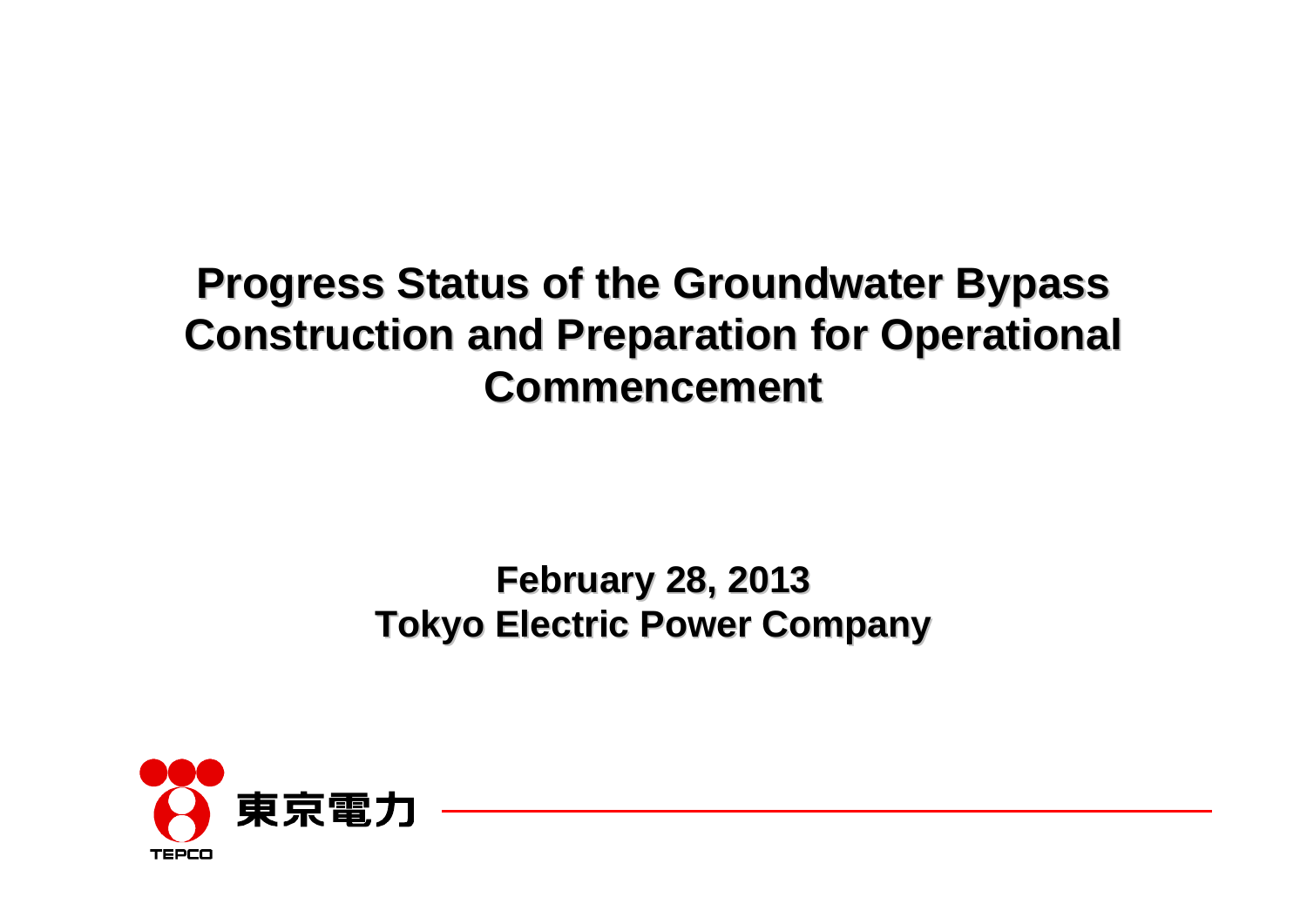# **1. Groundwater Bypass 1. Groundwater Bypass**



- Groundwater usually flows through the permeable layer from the mountain side to the sea side.

- Part of groundwater flows into the buildings in the process of flowing towards the sea, causing the accumulated water in the buildings to increase.

- The sub-drain is being restored in order to reduce the amount of groundwater flowing into the buildings.

- Groundwater flowing from the mountain side is pumped up in the upstream of the buildings and change the groundwater flow channel **(Groundwater bypass)** - With the groundwater bypass, the groundwater level around the buildings (mainly in the mountain side) will be reduced and the amount of groundwater flowing into the buildings will also be reduced.

- The restoration of the sub-drain will be continued.

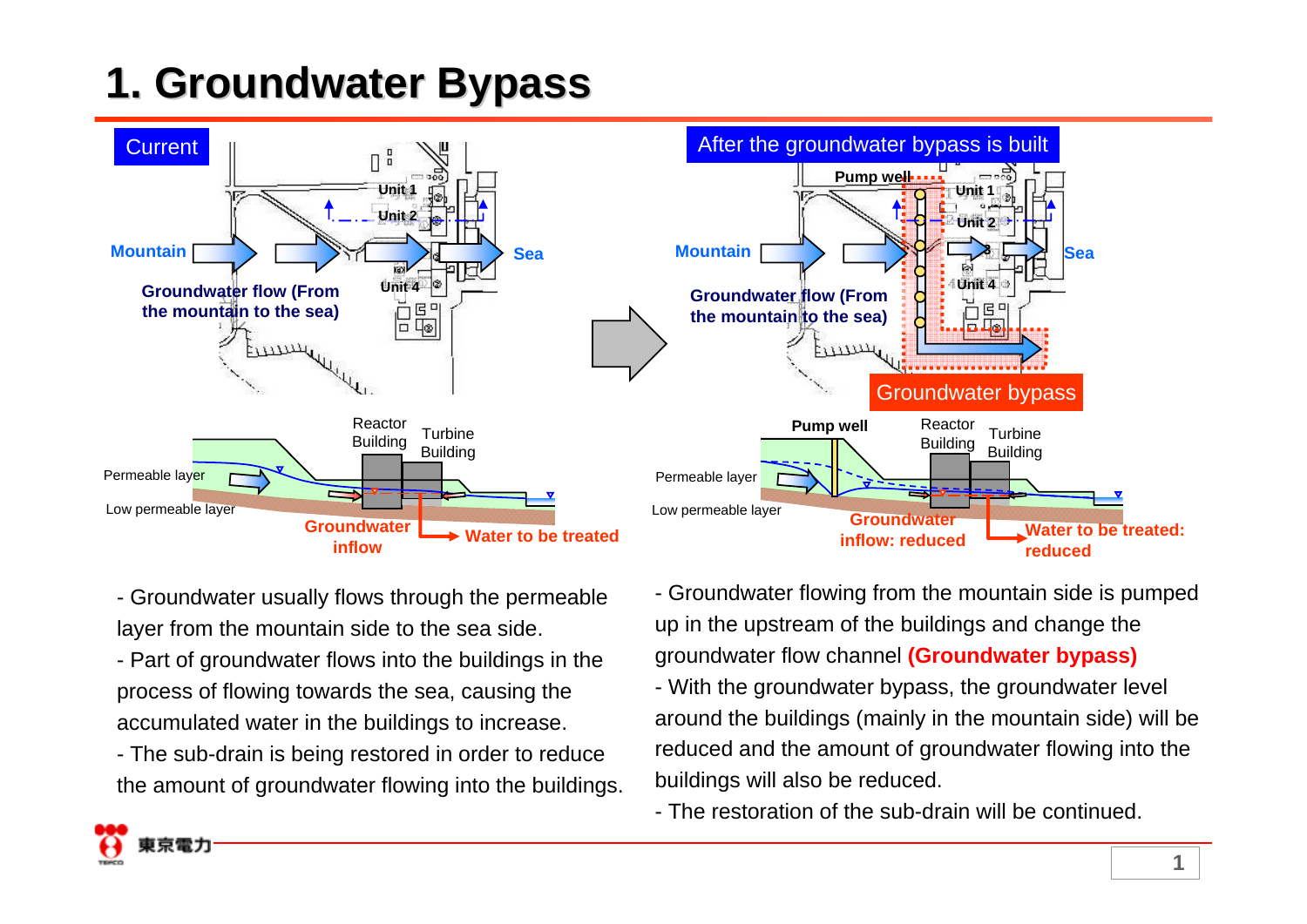## **2. Construction Progress 2. Construction Progress**

Work ongoing (as of February 28)

- Drilling for the pump wells (all 12 pump wells)
- Purification/water quality analysis (7 out of 12 pump wells)
- Installation of transfer equipment such as piping



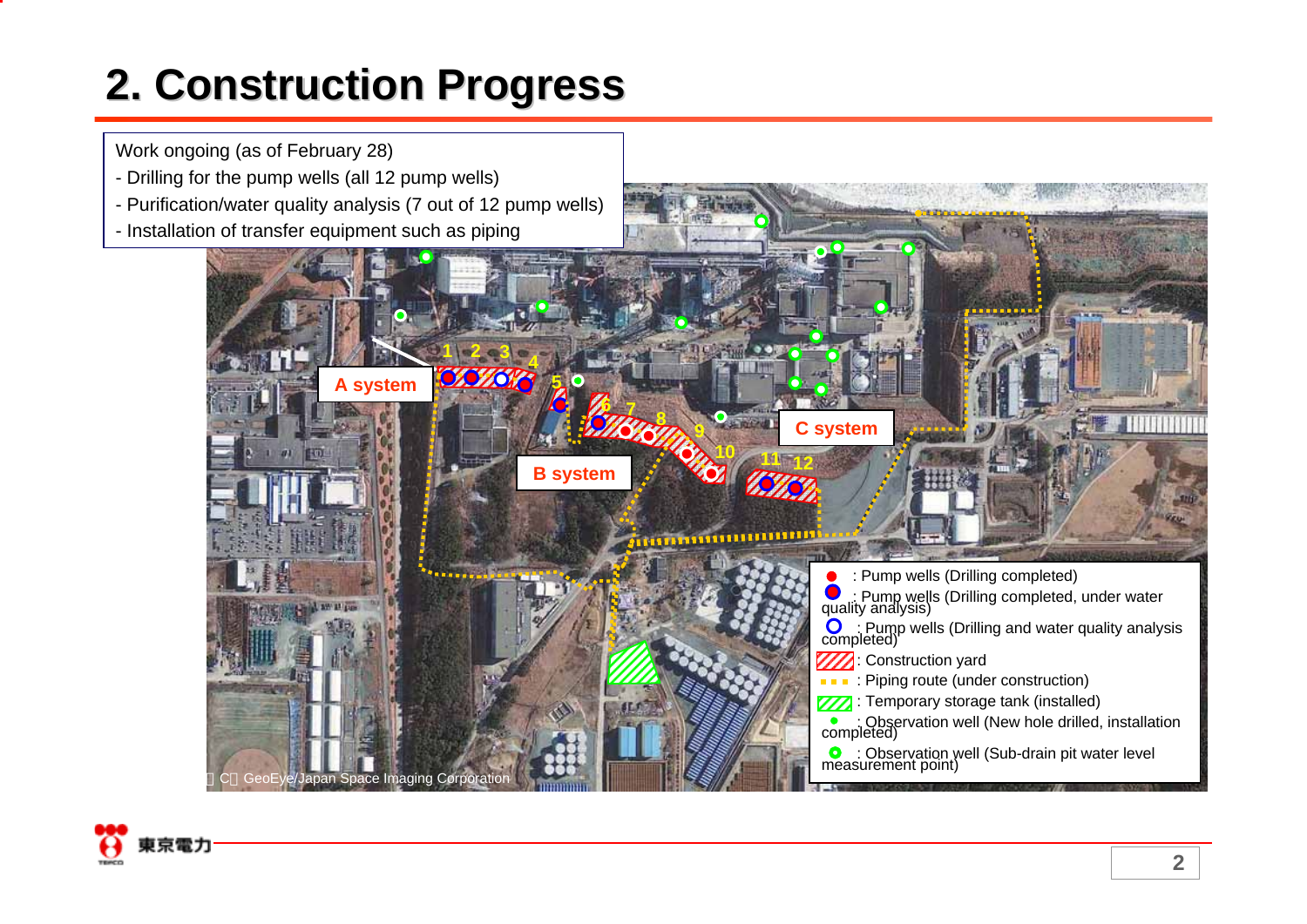# **3. Water Pumping/Transfer System Structure 3. Water Pumping/Transfer System Structure**

Water is transfer from the 3 systems (A-C) to the temporary storage tanks. 9 temporary storage tanks will be installed (1Gr: 3 tanks will be used per day (3-day cycle)). The equipment is designed to allow for detailed transfer control.



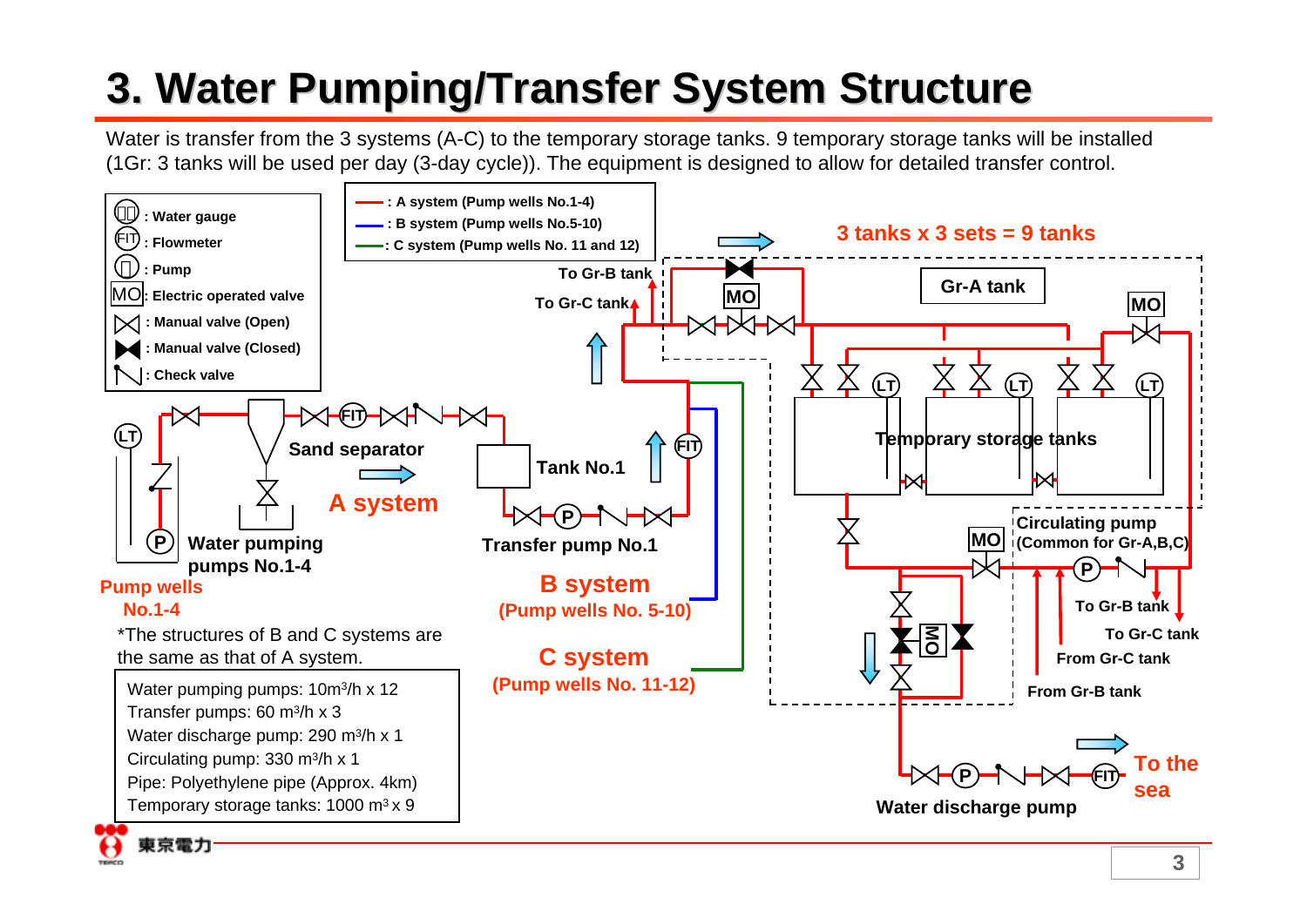### **4. Construction Progress Status (Pump Well Installation) 4. Construction Progress Status (Pump Well Installation)**



**Foundation installation for A system piping**





**Drilling completed for pump well No.5 (B system)**



Yard development for pump wells No.7-8 (B system) Inner pipe installation for pump well No.10 (B system)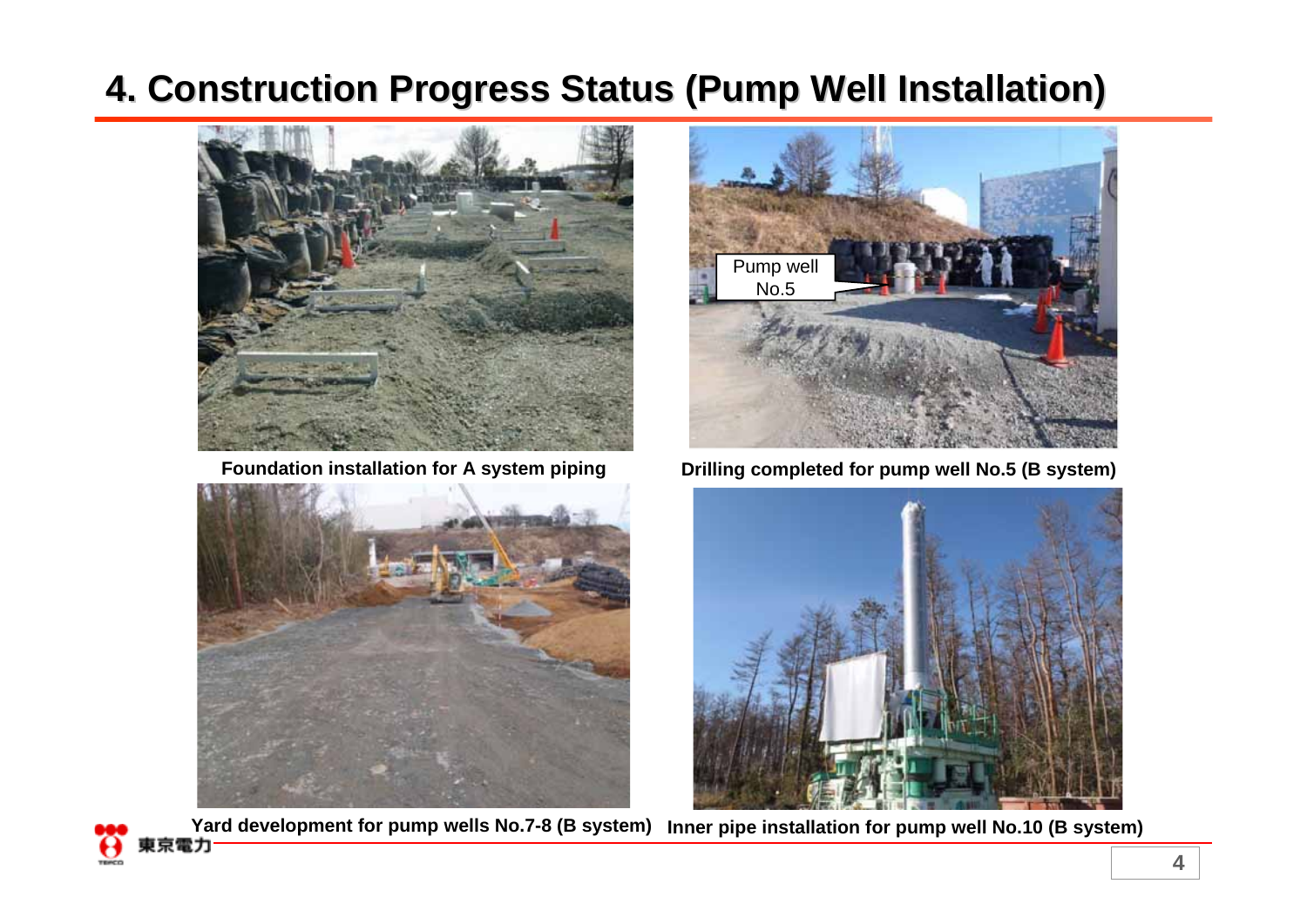### **5. Construction Progress Status (Transfer Facility Installation) 5. Construction Progress Status (Transfer Facility Installation)**



**A system buffer tank installation**



**Transfer pipe from A system to the temporary storage tank**



보



Transfer pipes from each system to the temporary storage tank **Temporary storage tank**<br>東京電力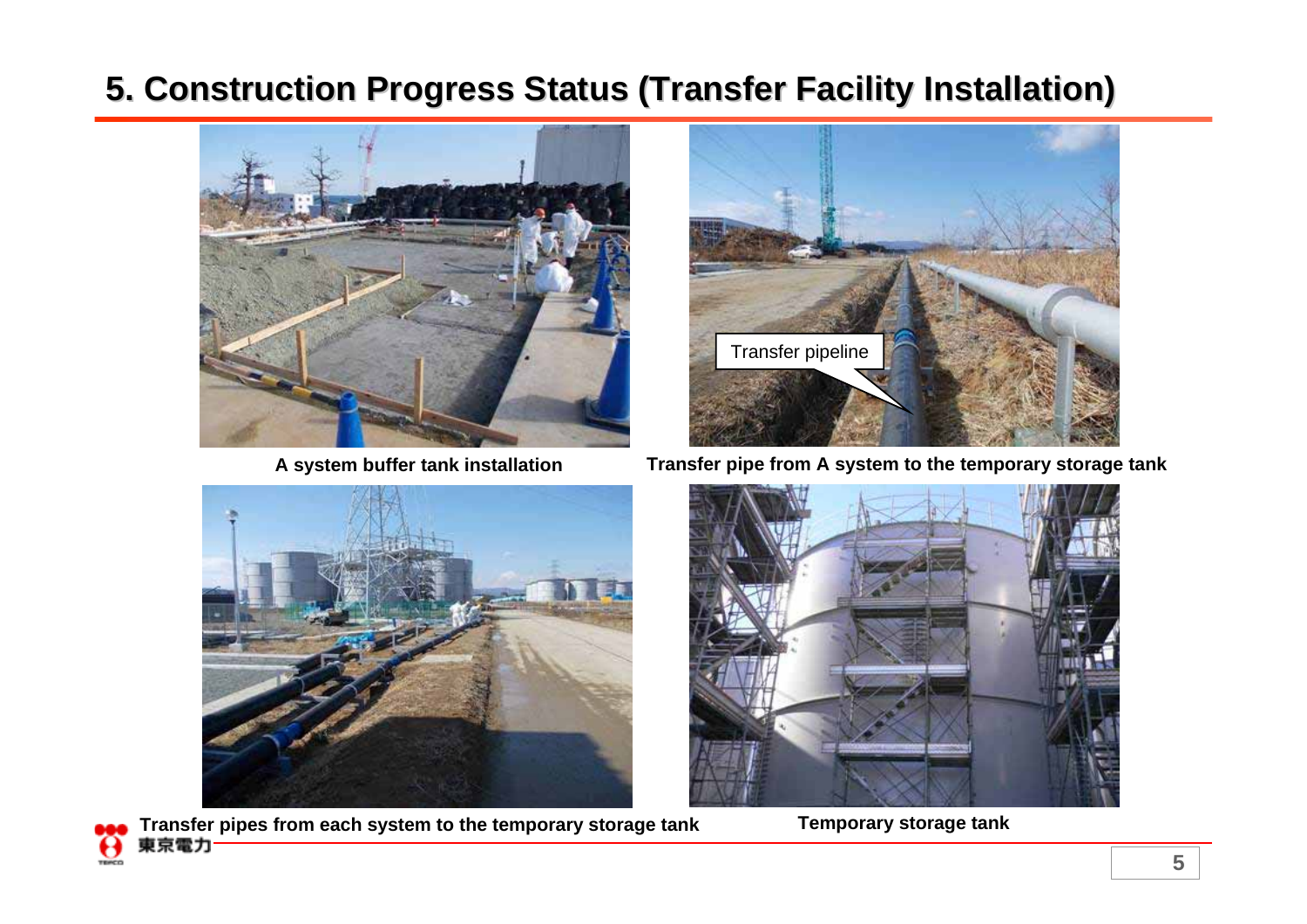# **6. Overall Schedule 6. Overall Schedule**

#### **Current status (as of February 28)**

- Drilling for the pump wells completed (for all 12 pump wells)

- Water pumping/transfer facility construction: A system transfer pipe and the pipes around the temporary storage tanks are being installed.



\*The schedule for water pumping/transfer facility construction for B and C systems and trial operation of all systems has been changed as a result of terminating work due to weather conditions (snow, heavy rain, strong wind) and human disasters. (The schedule is subject to



change depending on weather conditions and the progress of trial operation and water quality test.) 東京電力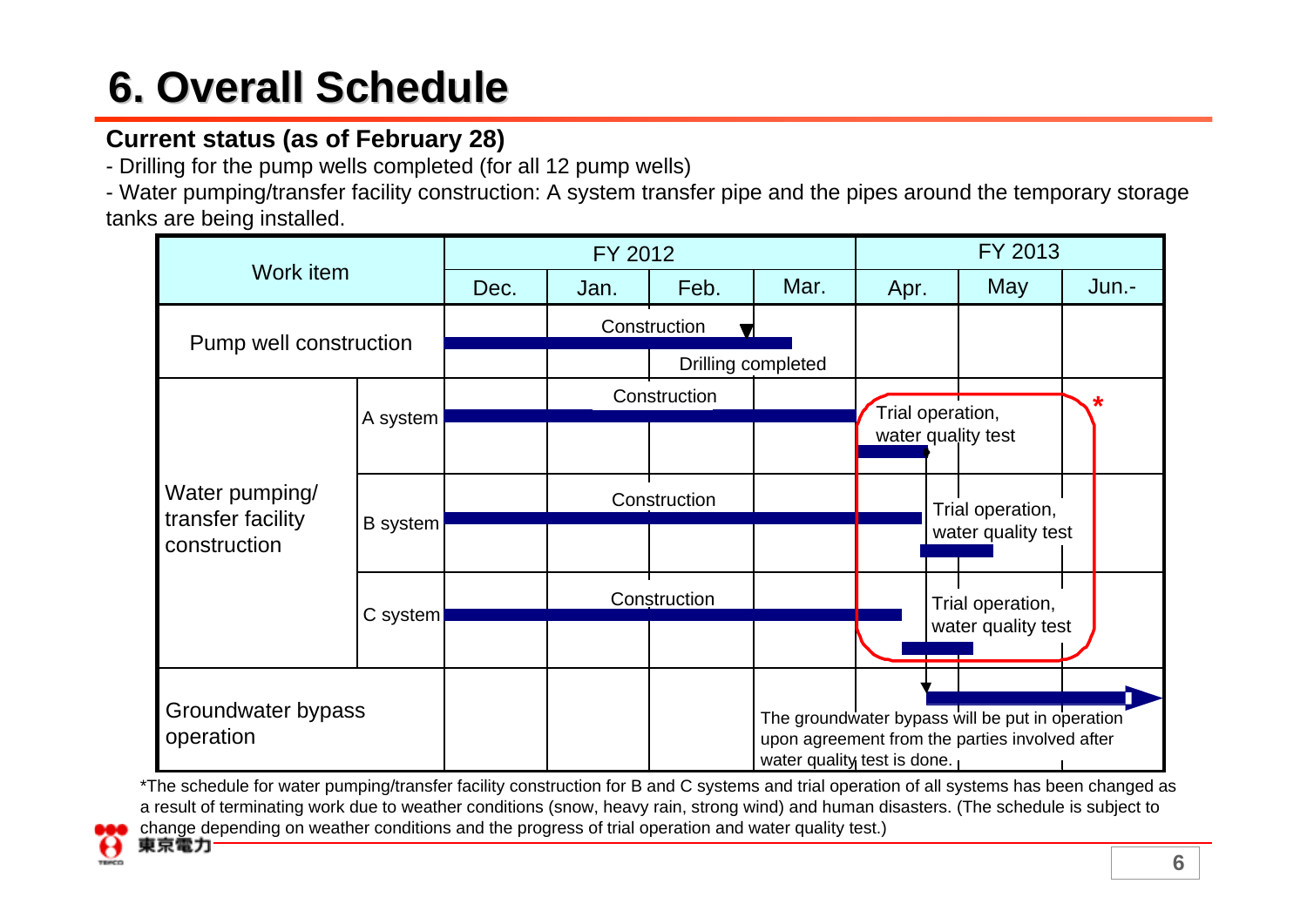# **7. Water Quality Test Results 7. Water Quality Test Results**

- Groundwater was sampled from the pilot pump well (No.3) for water quality test at TEPCO (Fukushima Daiichi NPS and Kashiwazaki-Kariwa NPS) and a third party organization.
- The in-house test results were similar to that of the third party organization and both of the results are considered to be valid.
- Water quality test will be performed for other pump wells before operational commencement.

(Bq/L)

| Location         | Pilot pump well (No.3) <sup>*1</sup> |                          | $<$ Reference $>$            |
|------------------|--------------------------------------|--------------------------|------------------------------|
| <b>Test item</b> | In-house                             | Third party organization | Deep well No.3 <sup>*2</sup> |
| Cesium-134       | 0.011                                | ND (< 0.01)              | 0.010-0.015                  |
| Cesium-137       | 0.012                                | ND (< 0.01)              | 0.012-0.027                  |
| Strontium-89     | ND (< 0.236)                         | $*3$                     | ND (< 0.017)                 |
| Strontium-90     | ND (< 0.068)                         | ND (< 0.005)             | ND (< 0.0067)                |
| Tritium          | 10                                   | ND (< 3.7)               | 9                            |
| All              | ND (< 1.0)                           | ND (< 0.1)               | $ND (< 2.8-3.0)$             |
| All              | ND (< 2.7)                           | ND (< 0.2)               | $ND (< 5.9-6.7)$             |

Density limits specified by the Reactor Regulation:

Cs-134: 60Bq/L, Cs-137: 90Bq/L, Sr-89: 300Bq/L, Sr-90: 30Bq/L, Tritium: 60,000Bq/L ND: Below the detection limit (provided in the parenthesis).

In-house water quality test for cesium is performed at Kashiwazaki-Kariwa NPS. As for other nuclides, test was performed at Fukushima Daiichi NPS.

\*1 Water sampled from the pilot pump well (No.3) on December 11, 2012.

\*2 Water sampled from the deep well No.3 on May 30 and June 13, 2012.

\*<sup>3</sup> As for radioactive strontium, test was performed only for strontium-90. Deep well No.3 (Outside of

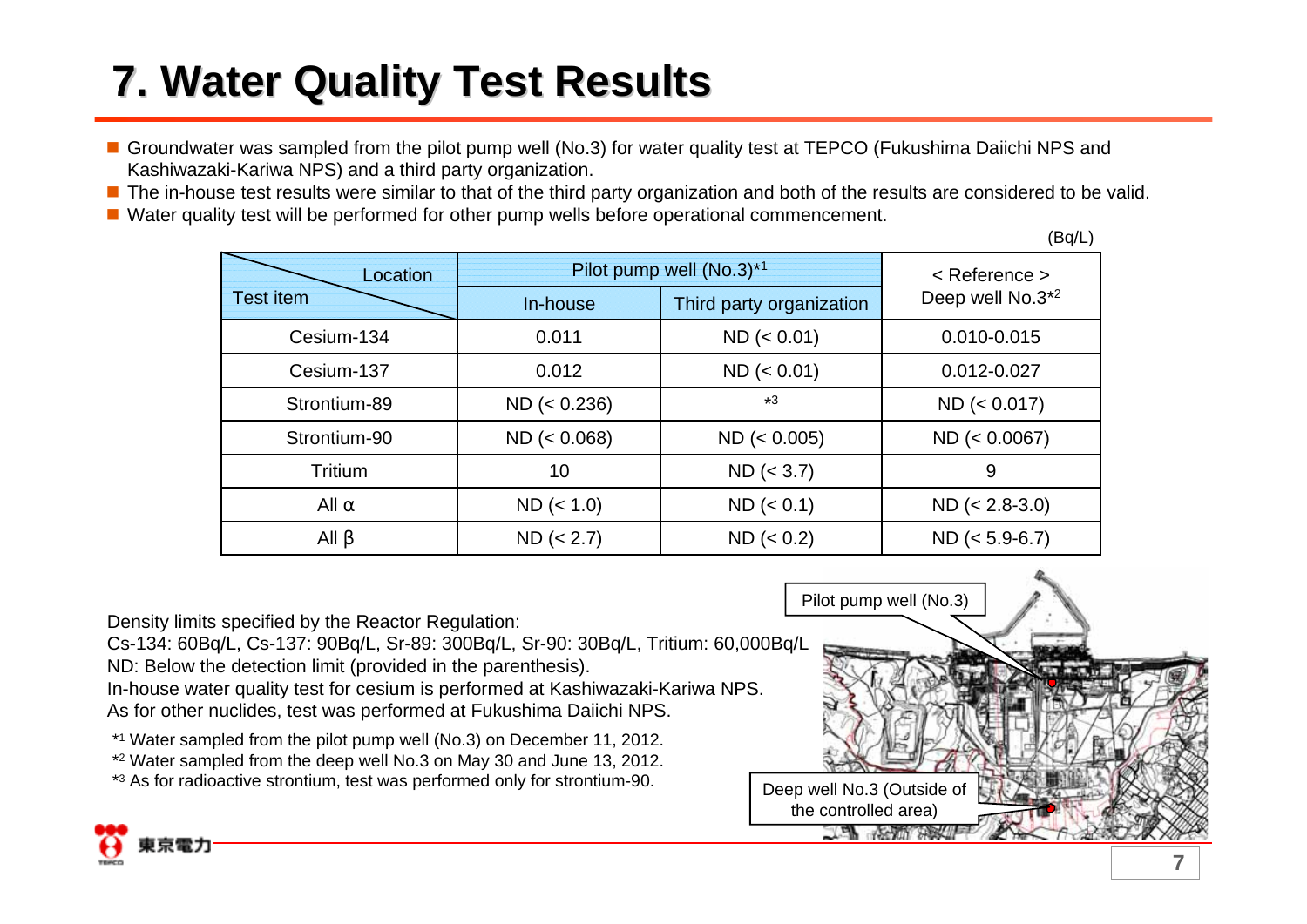### **8. Water Quality Test Results of the Rivers Around the Power Station (After the Accident) (After the Accident)**

| Sampling location    |                  | Density (Bq/L) |               |  |
|----------------------|------------------|----------------|---------------|--|
|                      |                  | Cesium-134     | Cesium-137    |  |
| Ota River            | Minamisoma City  | $ND$ (<1) - 1  | $ND$ (<1) - 2 |  |
| Maeda River          | Futaba Town      | $ND$ (<1) - 1  | $ND$ (<1) - 1 |  |
|                      | Namie Town       | $ND$ (<1) - 1  | $ND$ (<1) - 1 |  |
| <b>Ukedo River</b>   | Namie Town       | $ND$ (<1)      | $ND$ (<1) - 1 |  |
| <b>Kuma River</b>    | Okuma Town       | $ND$ (<1)      | $ND$ (<1)     |  |
| <b>Tomioka River</b> | Tomioka Town     | $ND$ (<1)      | $ND$ (<1)     |  |
| <b>Kido River</b>    | Kawauchi Village | $ND$ (<1)      | $ND$ (<1)     |  |
|                      | Naraha Town      | $ND$ (<1)      | $ND$ (<1)     |  |

\* The detection limit of cesium-134 and cesium-137 used in the investigation performed by the Ministry of the Environment is 1Bq/L.

\* Source: "Radioactive material monitoring results of the public water in Fukushima Prefecture (Sampled in April-June)" (announced on July 31, 2012), "Radioactive material monitoring results of the public water in Fukushima Prefecture (Sampled in July-September)" (announced on October 11, 2012), Radioactive material monitoring results of the public water in Fukushima Prefecture (Sampled in September-November)" (announced on January 10, 2013) (Announced by the Ministry of the Environment)

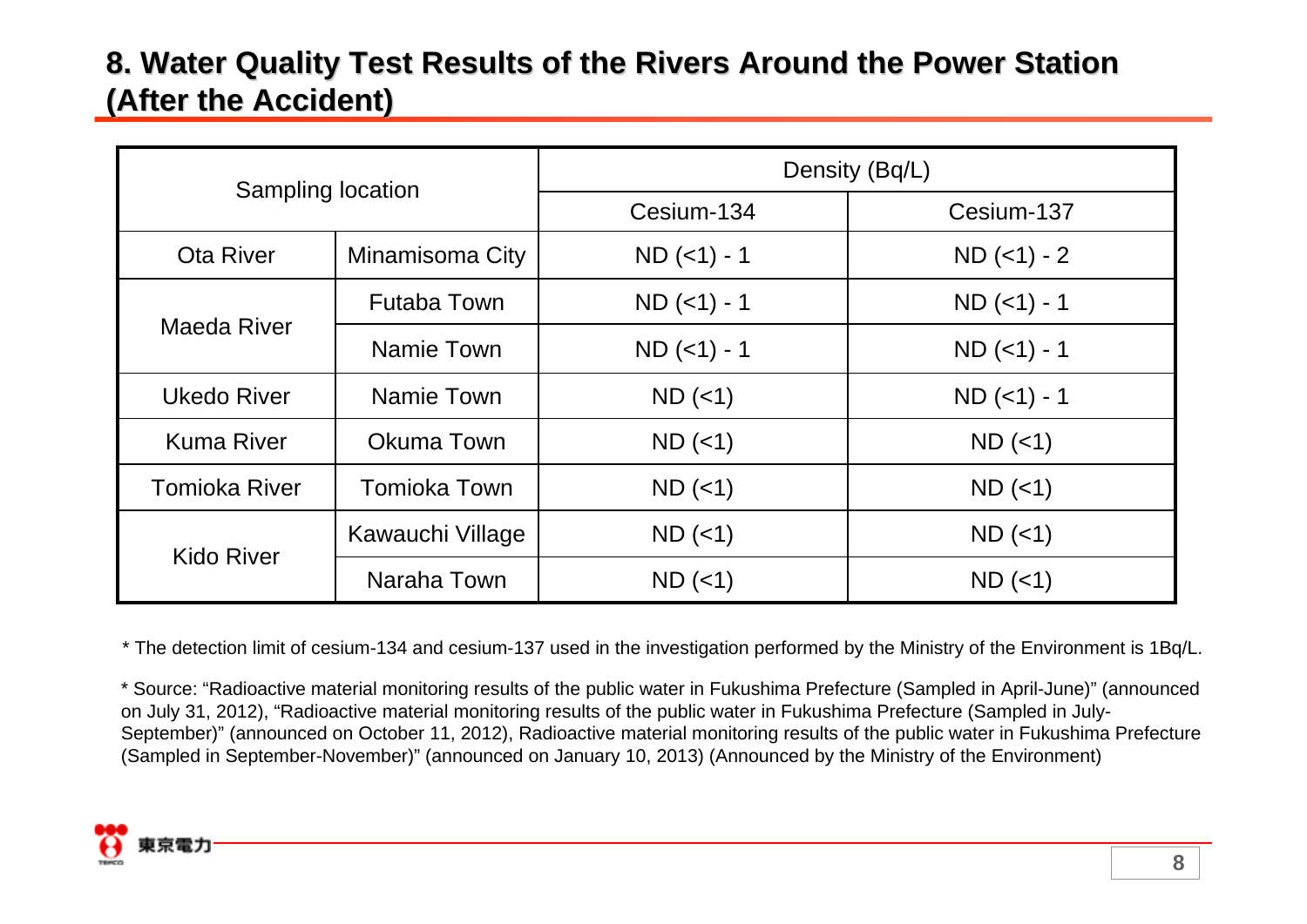### **9. Evaluation of the Groundwater in the Pilot Pump Well . Evaluation of the Groundwater in the Pilot Pump Well**

- The cesium density of the groundwater in the pilot pump well (No.3) is substantially lower than that of the samples collected in the river near the power station after the accident (approx. 1-2Bq/L) and is equivalent to that of the deep well No.3 located near the site boundary in the west side.
- The densities of strontium, all and all are below the detection limits. Though tritium was detected in the internal analysis, the density is less than one-several thousandths of the limit specified by the Reactor Regulation and the impact on the human body is considered to be quite small.
- **The impact on the surrounding environment is considered to be quite small.**
- 1. Fish and shell fish: Even if fish and shellfish who live in the seawater of the radioactivity density equivalent to that of the sampled groundwater concentrated cesium density to 100 times more\* within their bodies, the cesium level would be only about one fortieth of the food standard value (100Bq/kg). (\*IAEA technical report No.422)
- 2. Human body: The cesium 134+137 densities of the sampled groundwater is one-four hundredth of the standard value for drinking water (10Bq/L). In the case that 2L of water containing tritium of the density equivalent to that of the sampled groundwater was taken into body every day, the annual radiation exposure dose would be 1.3x10-4mSv\*1, which is about one-sixteen thousandths of the annual exposure dose due to natural radiation of 2.09mSv (average in Japan)\*2.
- $*1$  10Bq/L x 2L x 365 days x 1.8 x 10<sup>-8 $*$ </sup>= 1.3x10<sup>-4</sup>mSv (\*Radiation dose factor in the case of oral intake of tritium (mSv/Bq))
- \*<sup>2</sup> Source: "Environmental radiation: National dose calculation" (new edition) (provisional translation) by the Nuclear Safety Research Association

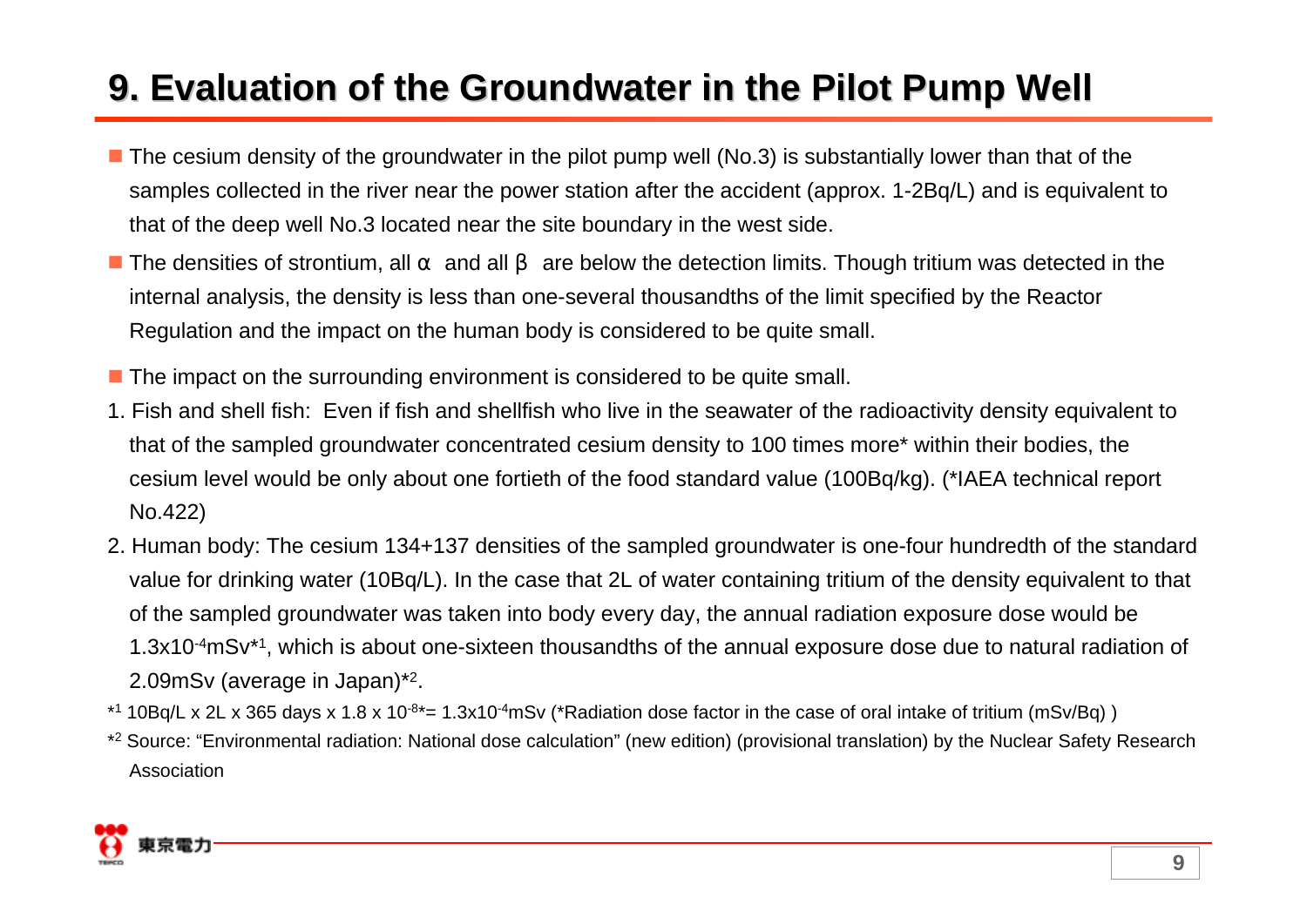### **10. Water Quality Test Before the Operational Commencement (Draft) . Water Quality Test Before the Operational Commencement (Draft)**

- 1. Before operational commencement, groundwater will be sampled from all the pump wells for water quality test (See page 7 for test items).
- 2. Besides from the water quality test, cesium-137 density will be checked to see if it's 1Bq/L or less (maximum allowed cesium density for water to be discharged) and sufficiently lower than the densities detected in the surrounding marine area and rivers.

|                                                   | Monitoring before the operational commencement of the groundwater bypass                                                                                                                                                                  |  |
|---------------------------------------------------|-------------------------------------------------------------------------------------------------------------------------------------------------------------------------------------------------------------------------------------------|--|
| Purpose                                           | Determine the feasibility of operational commencement                                                                                                                                                                                     |  |
| Location                                          | Temporary storage tank                                                                                                                                                                                                                    |  |
| Items to check <sup>*1</sup>                      | 1. Whether cesium-137 density is 1Bq/L or less (maximum allowed density)<br>2. Whether the density is sufficiently lower than that of samples collected in the<br>surrounding marine area and rivers (representative nuclide: cesium-137) |  |
| Analysis items <sup>*2</sup><br>(Detection limit) | Cesium-137 (0.01Bq/L)<br>Tritium (3Bq/L)<br>(4Bq/L)<br>All<br>All<br>(7Bq/L)                                                                                                                                                              |  |

\*<sup>1</sup> Each tank to be checked before the first operational commencement.

\*2 Strontium-90 will be checked after the operational commencement.

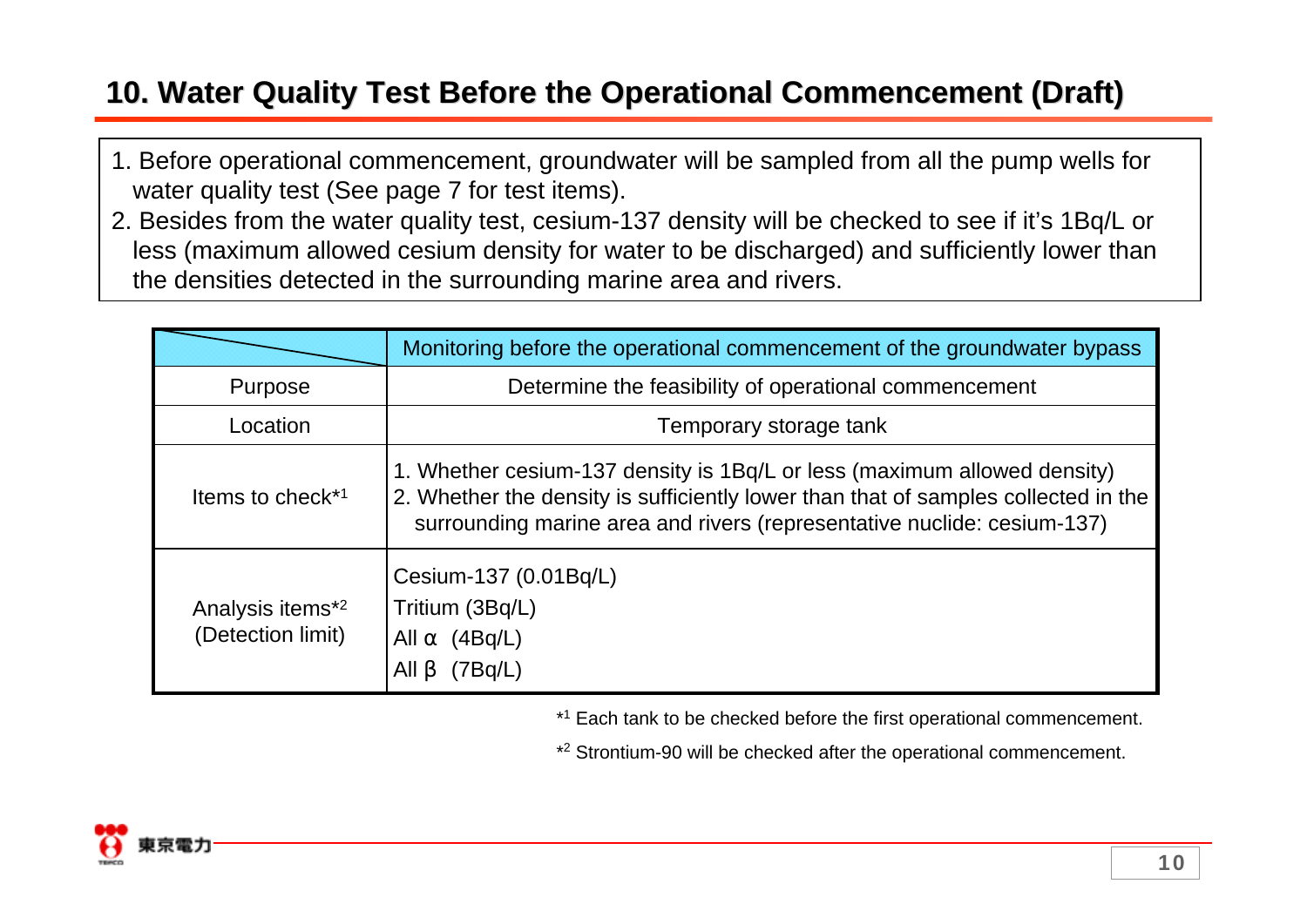### **11. Water Quality Test After the Operational Commencement (Draft) 1. Water Quality Test After the Operational (Draft)**

1. The maximum allowed cesium-137 density of the water to be discharged is 1Bq/L taking into considerations the regulation values, detection limits of public water, etc.

2. Besides from the above, detailed analysis will be performed on a regular basis (about once every 3 months (once a month for the first 3 months)) to monitor changes over a long period of time. (Data check will be performed at a third party organization as well.)

|                                                                   | Monitoring after the operational commencement of the groundwater bypass |                                                                                                                                                                                          |  |
|-------------------------------------------------------------------|-------------------------------------------------------------------------|------------------------------------------------------------------------------------------------------------------------------------------------------------------------------------------|--|
| Purpose                                                           | Determine the feasibility of water discharge                            | Monitor density fluctuations in a long period of time                                                                                                                                    |  |
| Frequency                                                         | Timing of water discharge (Monitoring to be<br>done beforehand)         | On a regular basis (About once every 3 months (once a<br>month during the first 3 months))<br>- Mix the samples obtained in 3 months (composite sample)<br>for analysis                  |  |
| Location                                                          | Temporary storage tank                                                  | Temporary storage tank                                                                                                                                                                   |  |
| Item to check                                                     | Whether cesium-137 is 1Bq/L or less<br>(maximum allowed density)        | Whether the density is sufficiently lower than that of the<br>samples collected in the surrounding marine area and rivers<br>(representative nuclide: cesium-137)<br>[Detailed analysis] |  |
| Analysis items<br>Cesium-137 (1Bq/L or less)<br>(Detection limit) |                                                                         | Cesium-137 (0.01Bq/L)<br>Strontium-90 (0.01Bq/L)<br>Tritium (3Bq/L)<br>(4Bq/L)<br>All<br>All<br>(7Bq/L)                                                                                  |  |

**[Reference] Examples of regulation values of radioactive cesium density** (Drinking water) Cesium-134 + cesium-137 10Bq/L  $(Fish and shellfish)$  Cesium-134 + cesium-137 (Density limit specified by the Reactor Regulation) Cesium-134: 60Bq/L, cesium-137:90Bq/L (Investigation performed by the Ministry of the Environment\*) Detection limit of cesium-134 and 137: 1Bq/L



京電力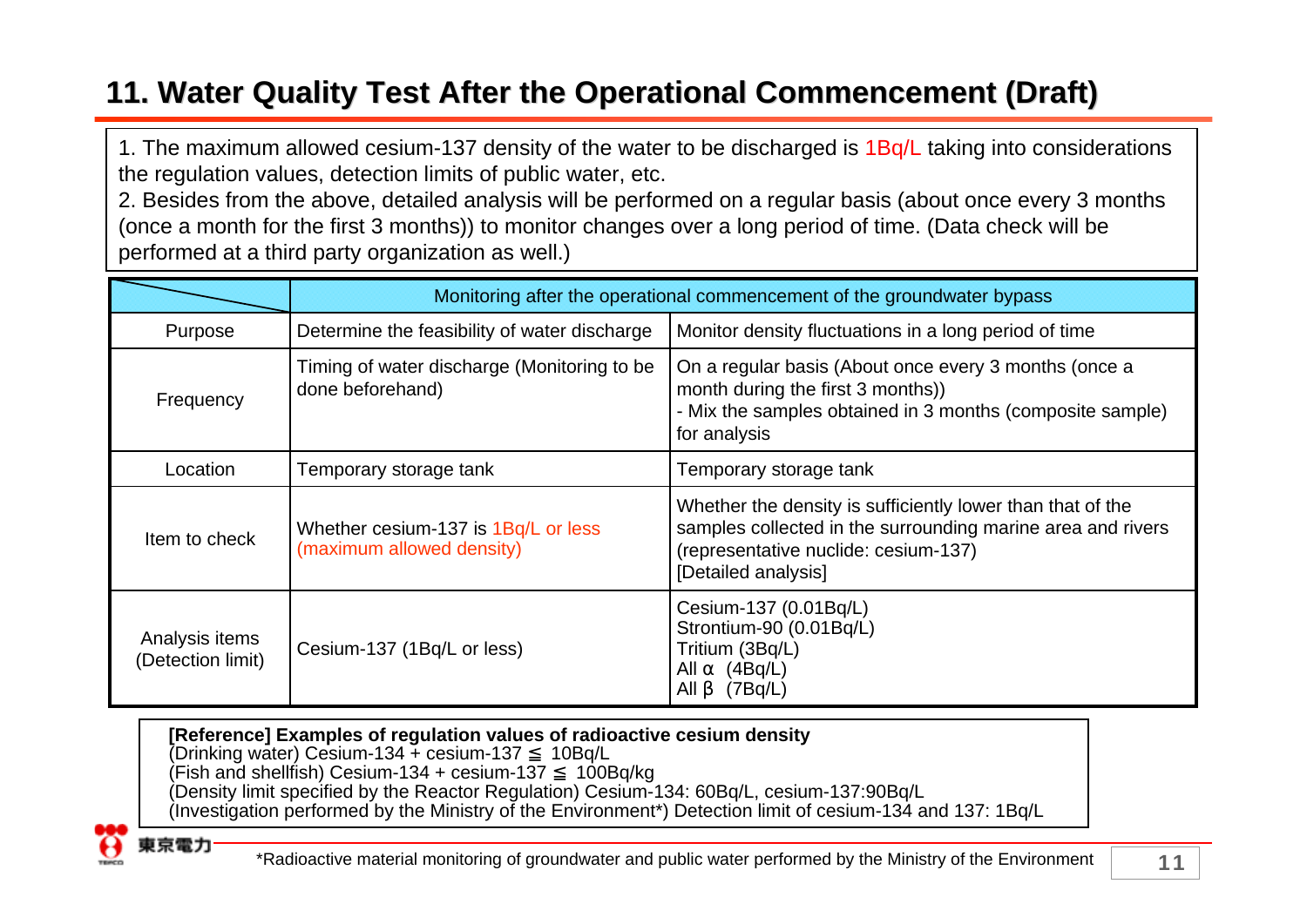## **12. Gradual Reduction of Groundwater . Gradual Reduction of Groundwater**

The groundwater level will be gradually reduced with the groundwater bypass put in operation. Careful water level control will be implemented to prevent the accumulated water in the buildings from leaking to the outside while monitoring the groundwater level reduction and its water quality. The sub-drains installed around the buildings will be fully utilized for the monitoring. An observation hole will be newly installed between the Reactor Building and the pump well.

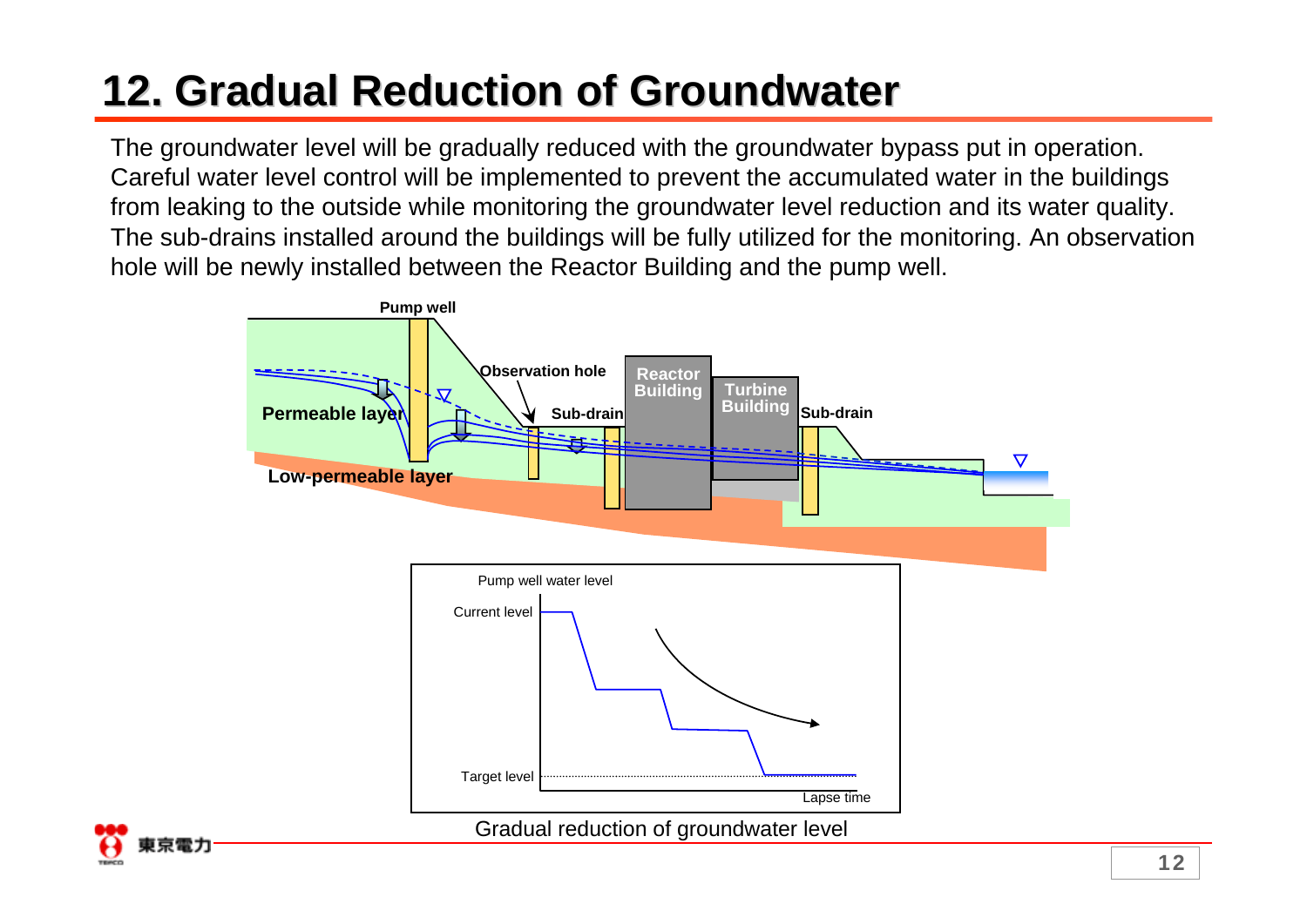## **13. Policy of Water Level Reduction in the Early Stage . Policy of Water Level Reduction in the Early Stage**

**Basic policy of water level reduction in the early stage** 

- Water level will be reduced while carefully controlling it to prevent the accumulated water in the buildings from leaking to the outside. [Leakage prevention]

- The accuracy of groundwater control will be improved by examining the data on water level fluctuation obtained in the early stage of pump well operation. [Accuracy improvement of the next step]

■ Control method

- The following will be implemented in the early stage of water level reduction in order to prevent the leakage of accumulated water.

| Control item                                                                                                                                                                      | Control method                                                     |  |
|-----------------------------------------------------------------------------------------------------------------------------------------------------------------------------------|--------------------------------------------------------------------|--|
| 1. Groundwater level control near the pump well by utilizing the<br>observation hole<br>*Confirm the effectiveness of the groundwater bypass in the early stage of its operation. | Pump well water level > Observation hole water level               |  |
| 2. Groundwater level control near the building by utilizing the sub-<br>drains<br>*Prevent the leakage of accumulated water in the buildings                                      | Sub-drain water level > Accumulated water level in the<br>building |  |

\*In the case of unexpected water level reduction, measures such as suspending the pump well operation will be implemented.

### 1. Groundwater level control near the pump well by

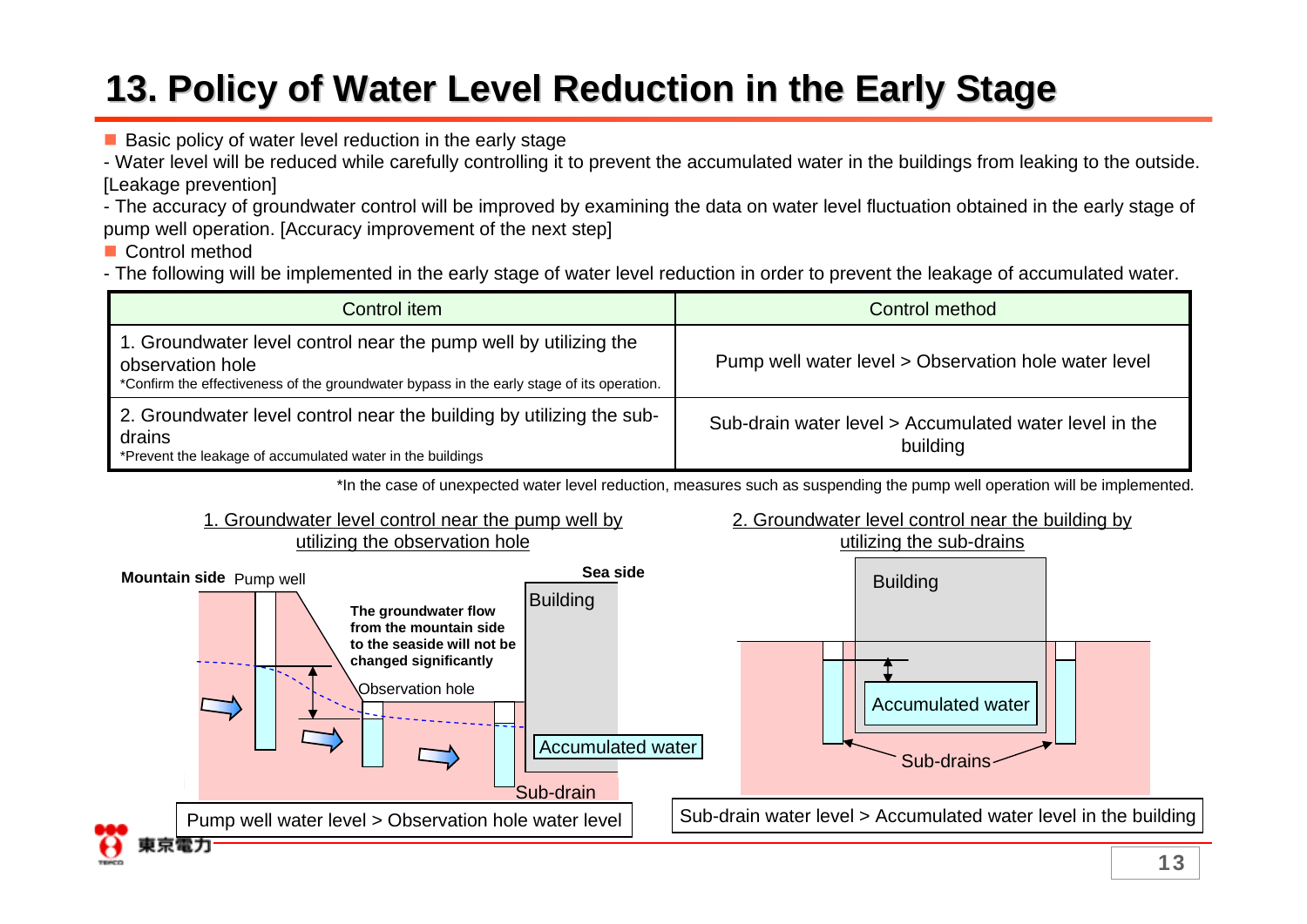**14. Monitoring Points**